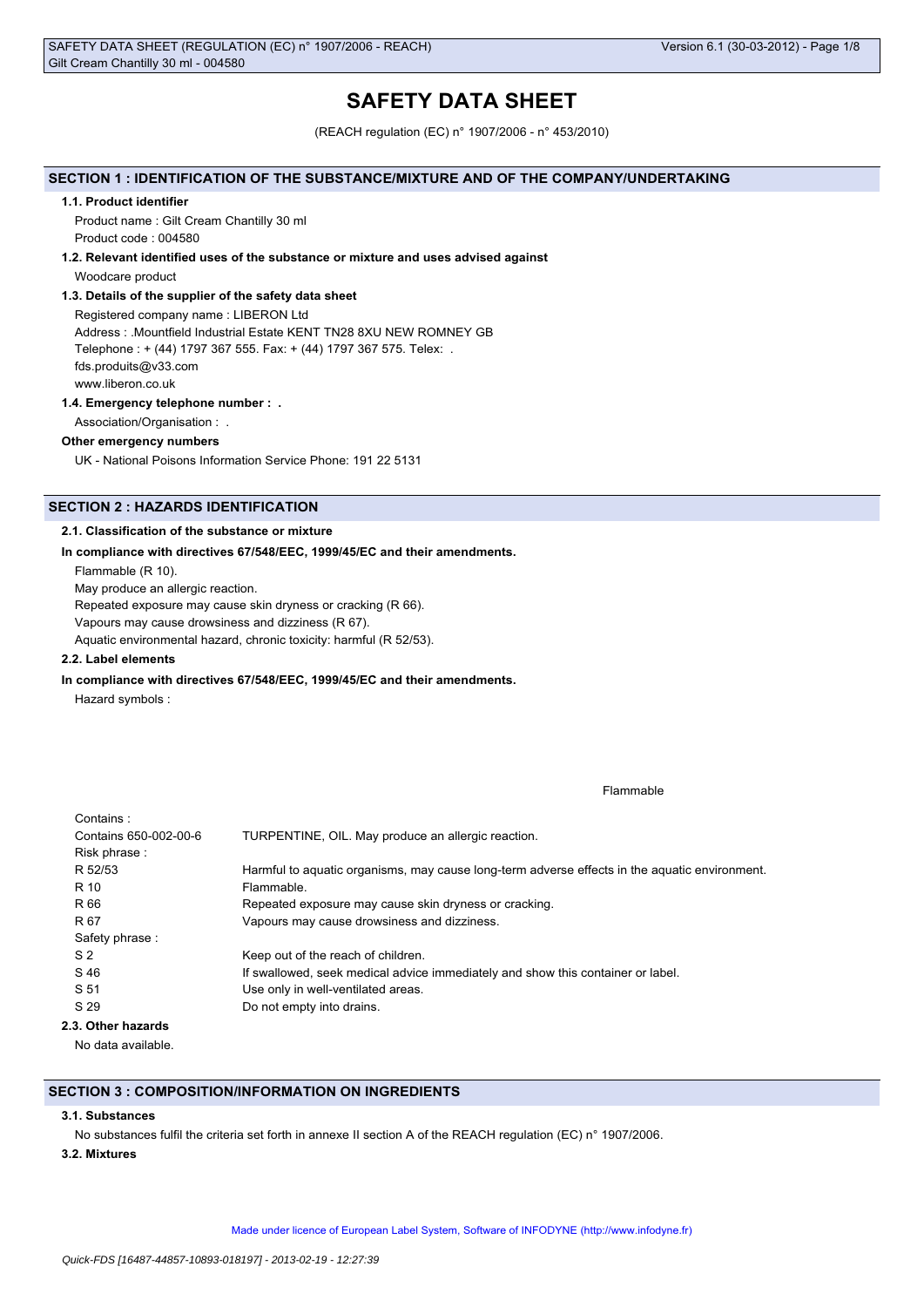#### **Composition :**

| Identification          | Name                   | Classification                | $\frac{0}{0}$         |
|-------------------------|------------------------|-------------------------------|-----------------------|
| EC: 919-857-5           | HYDROCARBONS, C9-C11,  | GHS07, GHS08, GHS02, Dgr      | $25 \le x \% \le 50$  |
| REACH: 01-2119463258-33 | N-ALKANES, ISOALKANES, | Xn                            |                       |
|                         | CYCLICS, <2% AROMATICS | H:226-304-336                 |                       |
|                         |                        | EUH:066                       |                       |
|                         |                        | R: 10-65-66-67                |                       |
| CAS: 64742-48-9         | NAPHTHA (PETROLEUM),   | GHS08, Dgr                    | $2.5 \le x \% \le 10$ |
| EC: 265-150-3           | HYDROTREATED HEAVY     | Xn                            |                       |
|                         |                        | H:304                         |                       |
|                         |                        | EUH:066                       |                       |
|                         |                        | R: 10-65-66                   |                       |
|                         |                        | NOTA: H P                     |                       |
| INDEX: 650-002-00-6     | TURPENTINE, OIL        | GHS02, GHS08, GHS07, GHS09,   | $0 \le x \% \le 2.5$  |
| CAS: 8006-64-2          |                        | Dgr                           |                       |
| EC: 232-350-7           |                        | Xn.N                          |                       |
|                         |                        | H:226-332-312-302-304-319-315 |                       |
|                         |                        | $-317-411$                    |                       |
|                         |                        | R:                            |                       |
|                         |                        | 10-20/21/22-36/38-43-51/53-65 |                       |
| CAS: 469-61-4           | <b>ALPHA CEDRENE</b>   | GHS09, GHS08, Dgr             | $0 \le x \% \le 2.5$  |
|                         |                        | Xn, N                         |                       |
|                         |                        | H:304-410                     |                       |
|                         |                        | R: 65-50/53                   |                       |

# **Information on ingredients :**

Note P: The carcinogen or mutagen classification does not apply because the substance contains less than 0.1 % w/w of benzene (EINECS 200-753-7).

# **SECTION 4 : FIRST AID MEASURES**

As a general rule, in case of doubt or if symptoms persist, always call a doctor. NEVER induce swallowing by an unconscious person.

## **4.1. Description of first aid measures**

#### **In the event of exposure by inhalation :**

In the event of massive inhalation, remove the person exposed to fresh air. Keep warm and at rest.

## **In the event of splashes or contact with eyes :**

Wash thoroughly with soft, clean water for 15 minutes holding the eyelids open.

# **In the event of splashes or contact with skin :**

Remove contaminated clothing and wash the skin thoroughly with soap and water or a recognised cleaner.

Watch out for any remaining product between skin and clothing, watches, shoes, etc.

If the contaminated area is widespread and/or there is damage to the skin, a doctor must be consulted or the patient transferred to hospital. **In the event of swallowing :**

In the event of swallowing, if the quantity is small (no more than one mouthful), rinse the mouth with water and consult a doctor. Seek medical attention, showing the label.

If swallowed accidentally, call a doctor to ascertain whether observation and hospital care will be necessary. Show the label.

# **4.2. Most important symptoms and effects, both acute and delayed**

No data available.

**4.3. Indication of any immediate medical attention and special treatment needed** No data available.

# **SECTION 5 : FIREFIGHTING MEASURES**

## Flammable.

Chemical powders, carbon dioxide and other extinguishing gas are suitable for small fires.

# **5.1. Extinguishing media**

Keep packages near the fire cool, to prevent pressurised containers from bursting.

# **Suitable methods of extinction**

- In the event of a fire, use :
- sprayed water or water mist
- water with AFFF (Aqueous Film Forming Foam) additive
- halon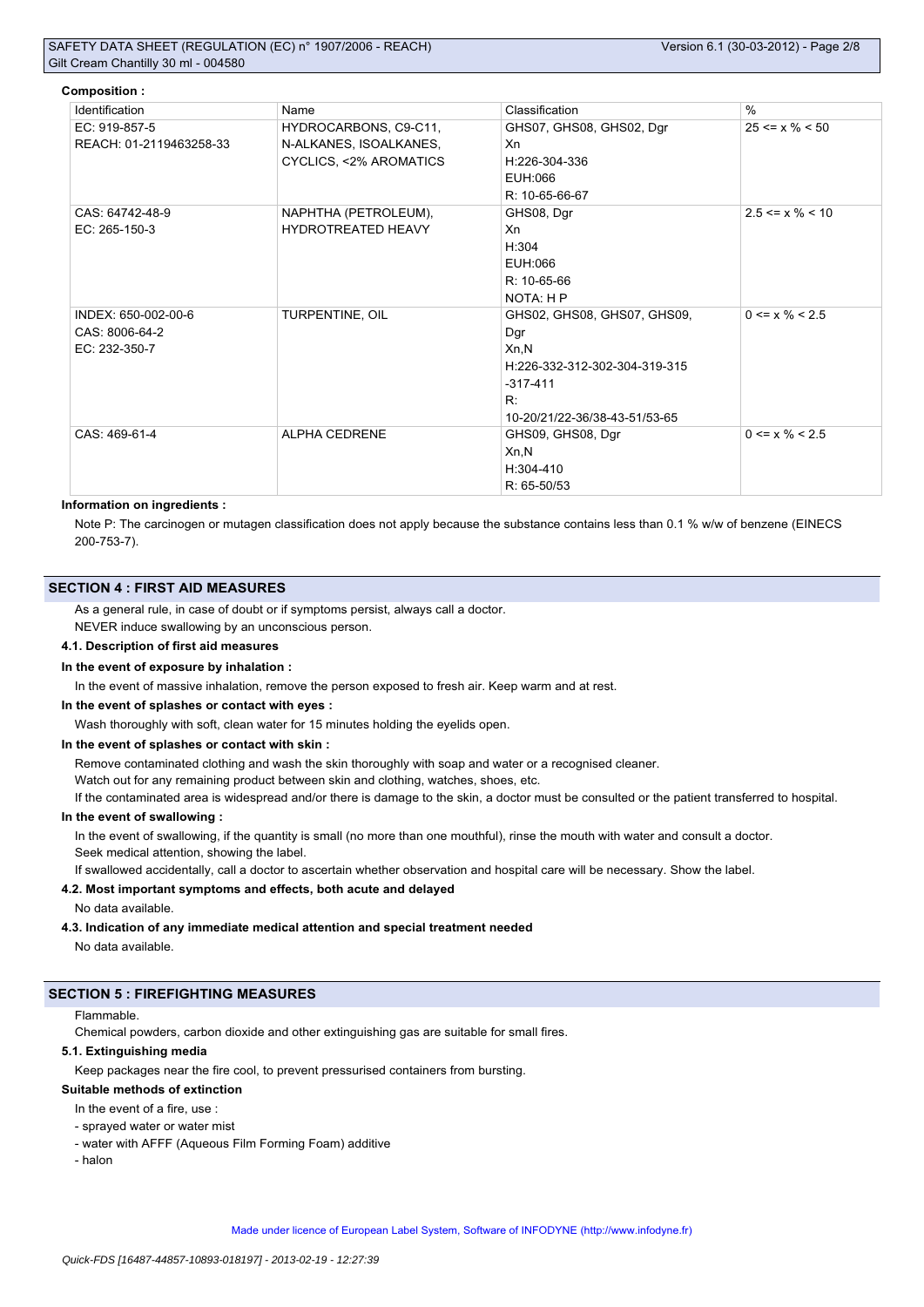## - foam

- multipurpose ABC powder

- BC powder

- carbon dioxide (CO2)

Prevent the effluent of fire-fighting measures from entering drains or waterways.

# **Unsuitable methods of extinction**

In the event of a fire, do not use :

- water jet

# **5.2. Special hazards arising from the substance or mixture**

A fire will often produce a thick black smoke. Exposure to decomposition products may be hazardous to health.

Do not breathe in smoke.

In the event of a fire, the following may be formed :

- carbon monoxide (CO)

- carbon dioxide (CO2)

## **5.3. Advice for firefighters**

Fire-fighting personnel are to be equipped with autonomous insulating breathing apparatus.

# **SECTION 6 : ACCIDENTAL RELEASE MEASURES**

## **6.1. Personal precautions, protective equipment and emergency procedures**

Consult the safety measures listed under headings 7 and 8.

# **For non fire-fighters**

Because of the organic solvents contained in the mixture, eliminate sources of ignition and ventilate the area.

Avoid inhaling the vapors.

If a large quantity has been spilt, evacuate all personnel and only allow intervention by trained operators equipped with safety apparatus.

#### **For fire-fighters**

Fire-fighters will be equipped with suitable personal protective equipment (See section 8).

## **6.2. Environmental precautions**

Contain and control the leaks or spills with non-combustible absorbent materials such as sand, earth, vermiculite, diatomaceous earth in drums for waste disposal.

Prevent any material from entering drains or waterways.

If the product contaminates waterways, rivers or drains, alert the relevant authorities in accordance with statutory procedures

Use drums to dispose of collected waste in compliance with current regulations (see section 13).

# **6.3. Methods and material for containment and cleaning up**

# Clean preferably with a detergent, do not use solvents.

**6.4. Reference to other sections**

No data available.

# **SECTION 7 : HANDLING AND STORAGE**

Requirements relating to storage premises apply to all facilities where the mixture is handled.

## **7.1. Precautions for safe handling**

Always wash hands after handling.

Remove and wash contaminated clothing before re-using.

Ensure that there is adequate ventilation, especially in confined areas.

Remove contaminated clothing and protective equipment before entering eating areas.

## **Fire prevention :**

Handle in well-ventilated areas.

Vapours are heavier than air. They can spread along the ground and form mixtures that are explosive with air.

Prevent the formation of flammable or explosive concentrations in air and avoid vapor concentrations higher than the occupational exposure limits.

Prevent the accumulation of electrostatic charges with connections to earth.

The mixture can become electrostatically charged : always earth during decanting operations. Wear antistatic shoes and clothing and floors should be electrically conductive.

Use the mixture in premises free of naked flames or other sources of ignition and ensure that electrical equipment is suitably protected.

Keep packages tightly closed and away from sources of heat, sparks and naked flames.

Do not use tools which may produce sparks. Do not smoke.

Prevent access by unauthorised personnel.

#### **Recommended equipment and procedures :**

For personal protection, see section 8.

Observe precautions stated on label and also industrial safety regulations.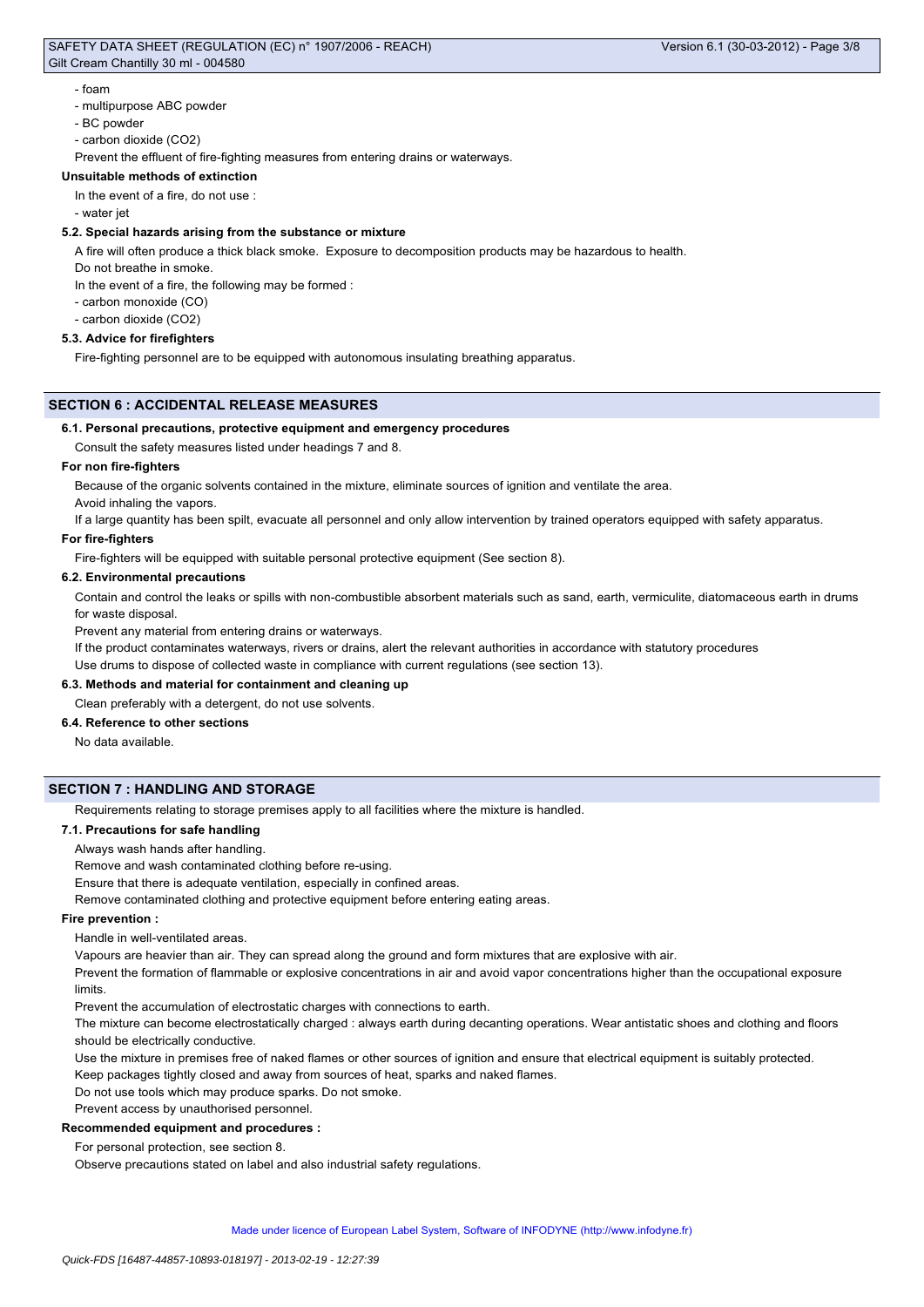#### Avoid inhaling vapors.

Avoid inhaling vapors. Carry out any industrial operation which may give rise to this in a sealed apparatus.

Provide vapor extraction at the emission source and also general ventilation of the premises.

Packages which have been opened must be reclosed carefully and stored in an upright position.

## **Prohibited equipment and procedures :**

No smoking, eating or drinking in areas where the mixture is used.

Never open the packages under pressure.

## **7.2. Conditions for safe storage, including any incompatibilities**

No data available.

## **Storage**

Keep out of reach of children.

Keep the container tightly closed in a dry, well-ventilated place

Keep away from all sources of ignition - do not smoke.

Keep well away from all sources of ignition, heat and direct sunlight

Avoid accumulation of electrostatic charges.

The floor must be impermeable and form a collecting basin so that, in the event of an accidental spillage, the liquid cannot spread beyond this area.

#### **Packaging**

Always keep in packaging made of an identical material to the original.

**7.3. Specific end use(s)**

No data available.

# **SECTION 8 : EXPOSURE CONTROLS/PERSONAL PROTECTION**

## **8.1. Control parameters**

# **Occupational exposure limits :**

- ACGIH TLV (American Conference of Governmental Industrial Hygienists, Threshold Limit Values, 2010) :

| <b>CAS</b>                                                | TWA:                             | STEL:         | Ceiling:                 | Definition:   | Criteria : |         |
|-----------------------------------------------------------|----------------------------------|---------------|--------------------------|---------------|------------|---------|
| 8006-64-2                                                 | 20 ppm                           |               |                          |               |            |         |
|                                                           | - France (INRS - ED984 : 2008) : |               |                          |               |            |         |
| <b>CAS</b>                                                | $VME-ppm$ :                      | $VME-mq/m3$ : | $VLE-ppm$ :              | $VLE-mq/m3$ : | Notes:     | TMP No: |
| 8006-64-2                                                 | 100                              | 560           |                          |               |            | 65.84   |
| - UK / WEL (Workplace exposure limits, EH40/2005, 2007) : |                                  |               |                          |               |            |         |
| CAS                                                       | TWA :                            | STEL:         | Ceiling:                 | Definition:   | Criteria : |         |
| 8006-64-2                                                 | $100$ ppm                        | $150$ ppm     | $\overline{\phantom{a}}$ |               |            |         |

## **8.2. Exposure controls**

## **Personal protection measures, such as personal protective equipment**

Use personal protective equipment that is clean and has been properly maintained.

Store personal protective equipment in a clean place, away from the work area.

Never eat, drink or smoke during use. Remove and wash contaminated clothing before re-using. Ensure that there is adequate ventilation, especially in confined areas.

# **- Eye / face protection**

Avoid contact with eyes.

Use eye protectors designed to protect against liquid splashes

Before handling, wear safety goggles in accordance with standard EN166.

#### **- Hand protection**

Use suitable protective gloves that are resistant to chemical agents in accordance with standard EN374.

Gloves must be selected according to the application and duration of use at the workstation.

Protective gloves need to be selected according to their suitability for the workstation in question : other chemical products that may be handled, necessary physical protections (cutting, pricking, heat protection), level of dexterity required.

Type of gloves recommended :

- Nitrile rubber (butadiene-acrylonitrile copolymer rubber (NBR))

- PVA (Polyvinyl alcohol)

Recommended properties :

- Impervious gloves in accordance with standard EN374

# **- Body protection**

Avoid skin contact.

Wear suitable protective clothing.

Suitable type of protective clothing :

In the event of substantial spatter, wear liquid-tight protective clothing against chemical risks (type 3) in accordance with EN14605 to prevent skin contact.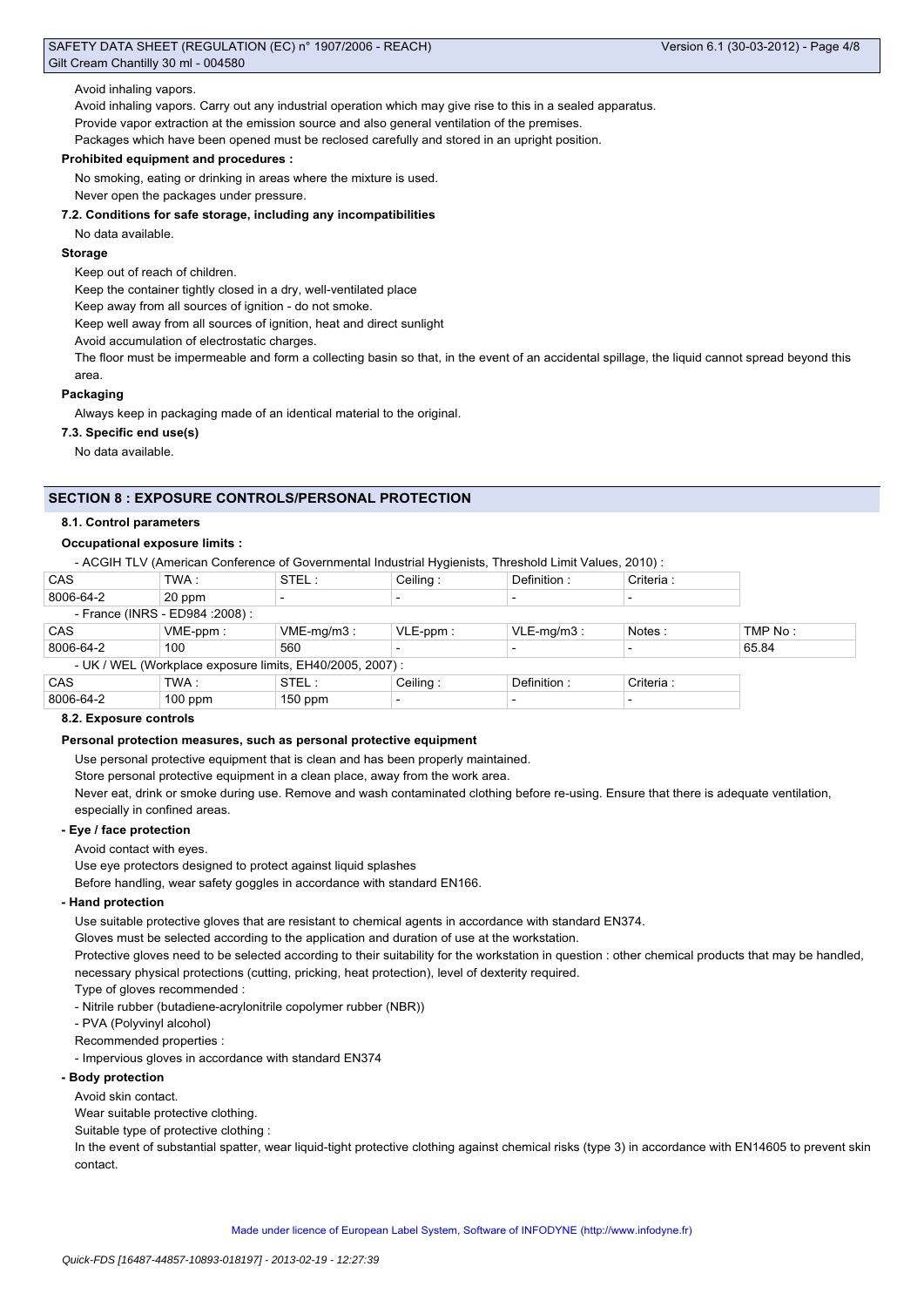In the event of a risk of splashing, wear protective clothing against chemical risks (type 6) in accordance with EN13034 to prevent skin contact. Work clothing worn by personnel shall be laundered regularly.

After contact with the product, all parts of the body that have been soiled must be washed.

# **- Respiratory protection**

Avoid breathing vapours.

If the ventilation is insufficient, wear appropriate breathing apparatus.

When workers are confronted with concentrations that are above occupational exposure limits, they must wear a suitable, approved, respiratory protection device.

Anti-gas and vapour filter(s) (Combined filters) in accordance with standard EN14387 :

- A1 (Brown)

# **SECTION 9 : PHYSICAL AND CHEMICAL PROPERTIES**

# **9.1. Information on basic physical and chemical properties**

| Physical state:                                        | paste.                                          |  |  |  |
|--------------------------------------------------------|-------------------------------------------------|--|--|--|
| Important health, safety and environmental information |                                                 |  |  |  |
| pH:                                                    | Not relevant.                                   |  |  |  |
| Boiling point/boiling range:                           | not relevant.                                   |  |  |  |
| Flash point interval:                                  | $21^{\circ}$ C <= Flash point <= $55^{\circ}$ C |  |  |  |
| Vapour pressure :                                      | not relevant.                                   |  |  |  |
| Density:                                               | $1.1 - 1.5$                                     |  |  |  |
| Water solubility:                                      | Insoluble.                                      |  |  |  |
| Melting point/melting range:                           | not relevant.                                   |  |  |  |
| Self-ignition temperature :                            | not relevant.                                   |  |  |  |
| Decomposition point/decomposition range :              | not relevant.                                   |  |  |  |

# **9.2. Other information**

No data available.

# **SECTION 10 : STABILITY AND REACTIVITY**

# **10.1. Reactivity**

No data available.

## **10.2. Chemical stability**

This mixture is stable under the recommended handling and storage conditions in section 7.

# **10.3. Possibility of hazardous reactions**

When exposed to high temperatures, the mixture can release hazardous decomposition products, such as carbon monoxide and dioxide, fumes and nitrogen oxide.

# **10.4. Conditions to avoid**

Any apparatus likely to produce a flame or to have a metallic surface at high temperature (burners, electric arcs, furnaces etc.) must not be allowed on the premises.

# Avoid :

- accumulation of electrostatic charges.

- heating
- heat
- flames and hot surfaces

## **10.5. Incompatible materials**

Keep away from :

- combustible material

## **10.6. Hazardous decomposition products**

The thermal decomposition may release/form :

- carbon monoxide (CO)
- carbon dioxide (CO2)

# **SECTION 11 : TOXICOLOGICAL INFORMATION**

# **11.1. Information on toxicological effects**

Exposure to vapours from solvents in the mixture in excess of the stated occupational exposure limit may result in adverse health effects such as mucous membrane and respiratory system irritation and adverse effects on kidney, liver and central nervous system. Symptoms produced will include headaches, numbness, dizziness, fatigue, muscular asthenia and, in extreme cases, loss of consciousness. Repeated or prolonged contact with the mixture may cause removal of natural oil from the skin resulting in non-allergic contact dermatitis and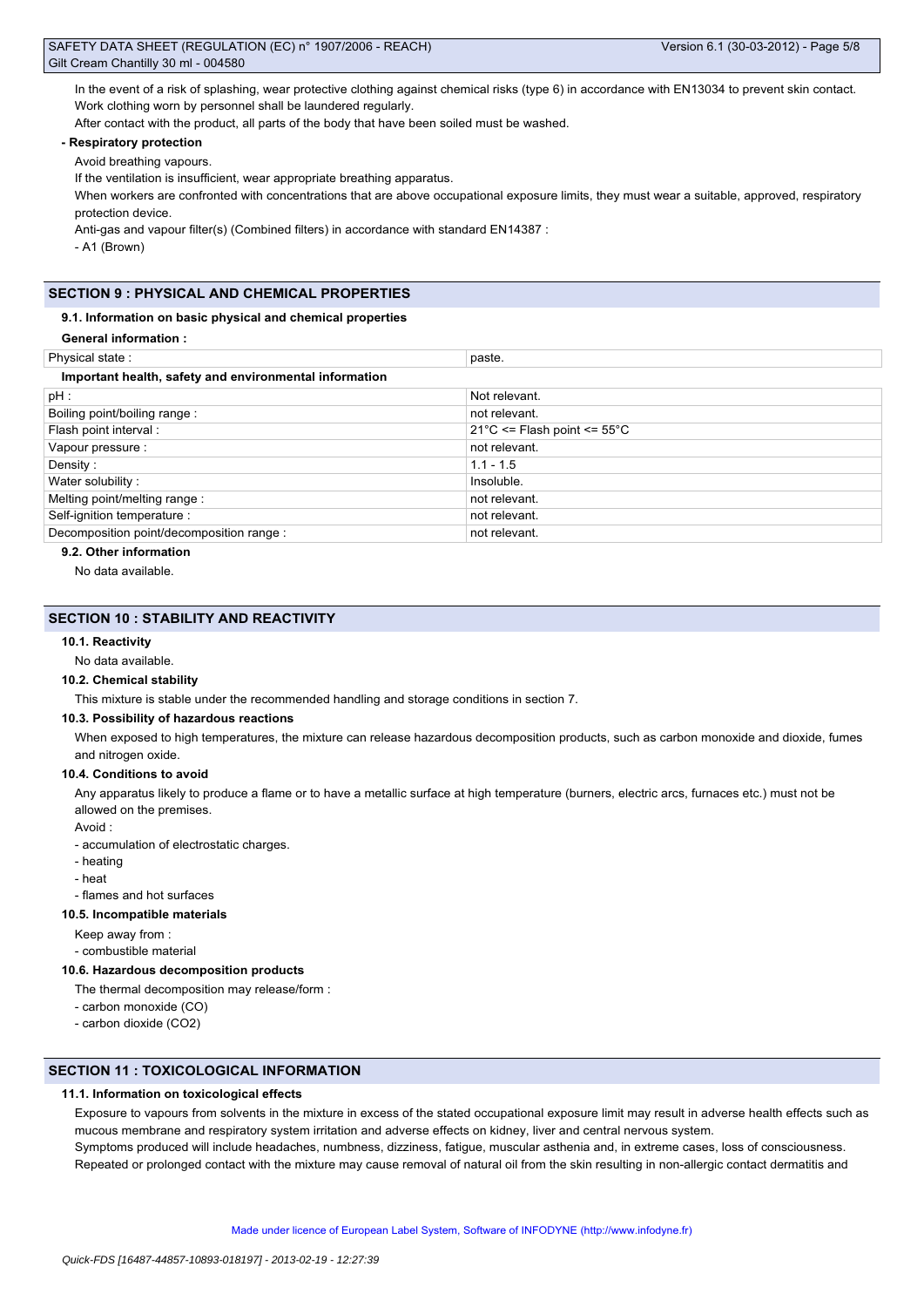## absorption through the skin.

Splashes in the eyes may cause irritation and reversible damage

Narcotic effects may occur, such as drowsiness, narcosis, decreased alertness, loss of reflexes, lack of coordination or dizziness.

Effects may also occur in the form of violent headaches or nausea, judgement disorder, giddiness, irritability, fatigue or memory disturbance.

# **11.1.1. Substances**

No toxicological data available for the substances.

## **11.1.2. Mixture**

No toxicological data available for the mixture.

# **Respiratory or skin sensitisation :**

Contains at least one sensitising substance. May cause an allergic reaction.

# **SECTION 12 : ECOLOGICAL INFORMATION**

Harmful to aquatic life with long lasting effects.

The product must not be allowed to run into drains or waterways.

#### **12.1. Toxicity**

#### **12.1.1. Substances**

No aquatic toxicity data available for the substances.

# **12.1.2. Mixtures**

No aquatic toxicity data available for the mixture.

**12.2. Persistence and degradability**

No data available.

#### **12.3. Bioaccumulative potential**

No data available.

**12.4. Mobility in soil**

No data available.

## **12.5. Results of PBT and vPvB assessment**

No data available.

## **12.6. Other adverse effects**

No data available.

## **SECTION 13 : DISPOSAL CONSIDERATIONS**

Proper waste management of the mixture and/or its container must be determined in accordance with Directive 2008/98/EC.

#### **13.1. Waste treatment methods**

Do not pour into drains or waterways.

#### **Waste :**

Waste management is carried out without endangering human health, without harming the environment and, in particular without risk to water, air, soil, plants or animals.

Recycle or dispose of waste in compliance with current legislation, preferably via a certified collector or company.

Do not contaminate the ground or water with waste, do not dispose of waste into the environment.

# **Soiled packaging :**

Empty container completely. Keep label(s) on container.

Give to a certified disposal contractor.

# **SECTION 14 : TRANSPORT INFORMATION**

Transport product in compliance with provisions of the ADR for road, RID for rail, IMDG for sea and ICAO/IATA for air transport (ADR 2011 -IMDG 2010 - ICAO/IATA 2012).

## **14.1. UN number**

3175

# **14.2. UN proper shipping name**

UN3175=SOLIDS or mixtures of solids (such as preparations and wastes) CONTAINING FLAMMABLE LIQUID, N.O.S. having a flash-point up to 60 °C

(naphtha (petroleum), hydrotreated heavy)

# **14.3. Transport hazard class(es)**

- Classification :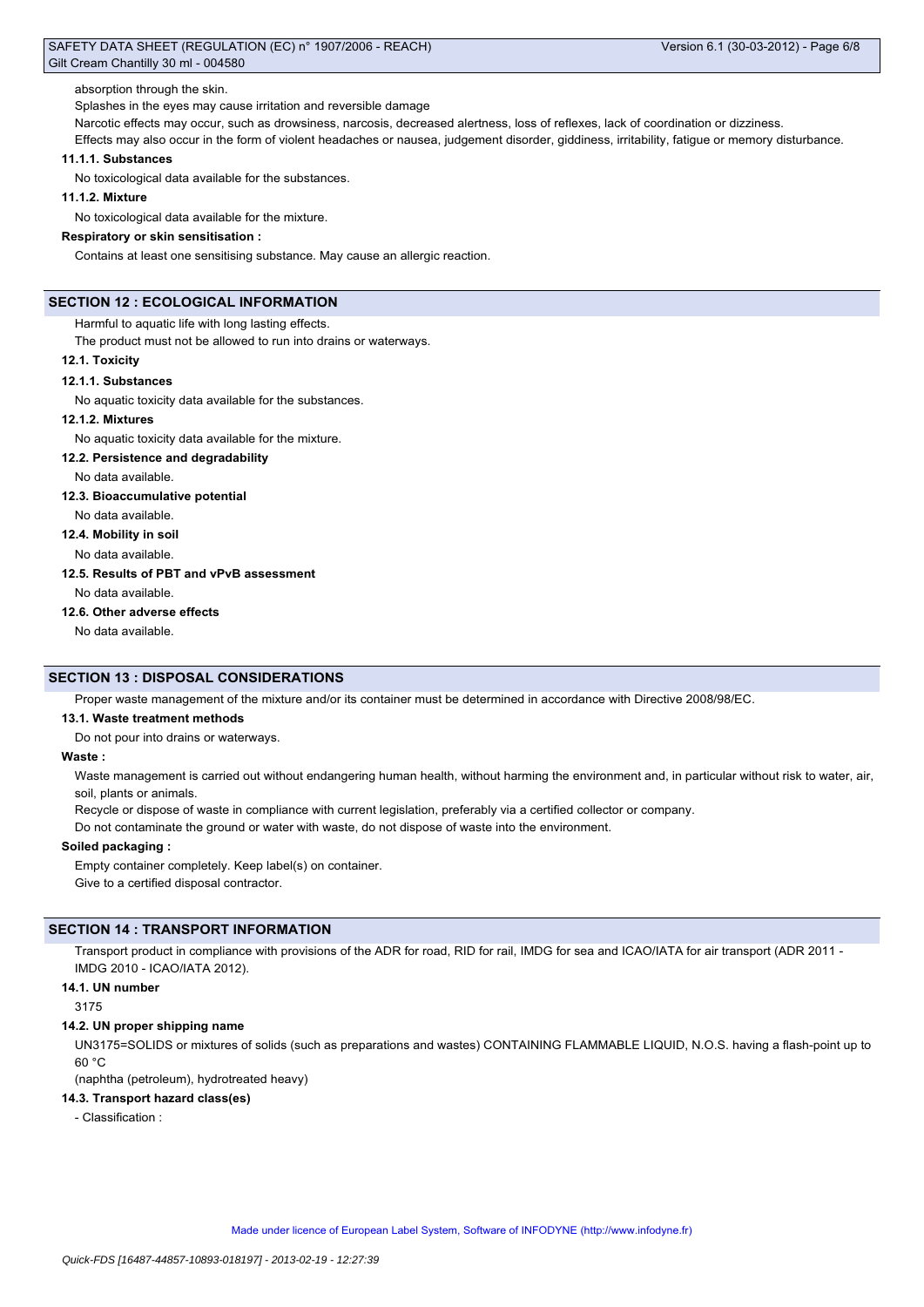

4.1

## **14.4. Packing group**

II

# **14.5. Environmental hazards**

-

# **14.6. Special precautions for user**

| <b>ADR/RID</b> | Class | Code                     | Pack gr. | Label    | Ident.           | LQ      | Provis.                  | EQ             | Cat.           | Tunnel |
|----------------|-------|--------------------------|----------|----------|------------------|---------|--------------------------|----------------|----------------|--------|
|                | 4.1   | F <sub>1</sub>           | Ш        | 4.1      | 40               | kg      | 216 274                  | E <sub>2</sub> |                | Е      |
| <b>IMDG</b>    | Class | 2°Label                  | Pack gr. | LQ       | <b>EMS</b>       | Provis. | EQ                       |                |                |        |
|                | 4.1   | $\overline{\phantom{0}}$ | Ш        | $1$ kg   | $F-A.S-I$        | 216 274 | E <sub>2</sub>           |                |                |        |
| <b>IATA</b>    | Class | 2°Label                  | Pack gr. | Passager | Passager         | Cargo   | Cargo                    | note           | EQ             |        |
|                | 4.1   | $\overline{\phantom{0}}$ | Ш        | 445      | 15 <sub>kg</sub> | 448     | 50 kg                    | A46            | E <sub>2</sub> |        |
|                | 4.1   | $\,$                     | Ш        | Y441     | 5 kg             |         | $\overline{\phantom{0}}$ | A46            | E <sub>2</sub> |        |

**14.7. Transport in bulk according to Annex II of MARPOL73/78 and the IBC Code**

No data available.

# **SECTION 15 : REGULATORY INFORMATION**

**15.1. Safety, health and environmental regulations/legislation specific for the substance or mixture**

**- Particular provisions :**

No data available.

#### **15.2. Chemical safety assessment**

No data available.

# **SECTION 16 : OTHER INFORMATION**

Since the user's working conditions are not known by us, the information supplied on this safety data sheet is based on our current level of knowledge and on national and community regulations.

The mixture must not be used for other uses than those specified in section 1 without having first obtained written handling instructions. It is at all times the responsibility of the user to take all necessary measures to comply with legal requirements and local regulations. The information in this safety data sheet must be regarded as a description of the safety requirements relating to the mixture and not as a guarantee of the properties thereof.

## **Title for H, EUH and R indications mentioned in section 3 :**

| H <sub>226</sub> | Flammable liquid and vapour.                                                                     |
|------------------|--------------------------------------------------------------------------------------------------|
| H302             | Harmful if swallowed.                                                                            |
| H304             | May be fatal if swallowed and enters airways.                                                    |
| H312             | Harmful in contact with skin.                                                                    |
| H315             | Causes skin irritation.                                                                          |
| H317             | May cause an allergic skin reaction.                                                             |
| H319             | Causes serious eye irritation.                                                                   |
| H332             | Harmful if inhaled.                                                                              |
| H336             | May cause drowsiness or dizziness.                                                               |
| H410             | Very toxic to aquatic life with long lasting effects.                                            |
| H411             | Toxic to aquatic life with long lasting effects.                                                 |
| <b>EUH066</b>    | Repeated exposure may cause skin dryness or cracking.                                            |
| R 10             | Flammable.                                                                                       |
| R 20/21/22       | Harmful by inhalation, in contact with skin and if swallowed.                                    |
| R 36/38          | Irritating to eyes and skin.                                                                     |
| R 43             | May cause sensitisation by skin contact.                                                         |
| R 50/53          | Very toxic to aquatic organisms, may cause long-term adverse effects in the aquatic environment. |
| R 51/53          | Toxic to aquatic organisms, may cause long-term adverse effects in the aquatic environment.      |
| R 65             | Harmful: may cause lung damage if swallowed.                                                     |
| R 66             | Repeated exposure may cause skin dryness or cracking.                                            |
| R 67             | Vapours may cause drowsiness and dizziness.                                                      |

**Abbreviations :**